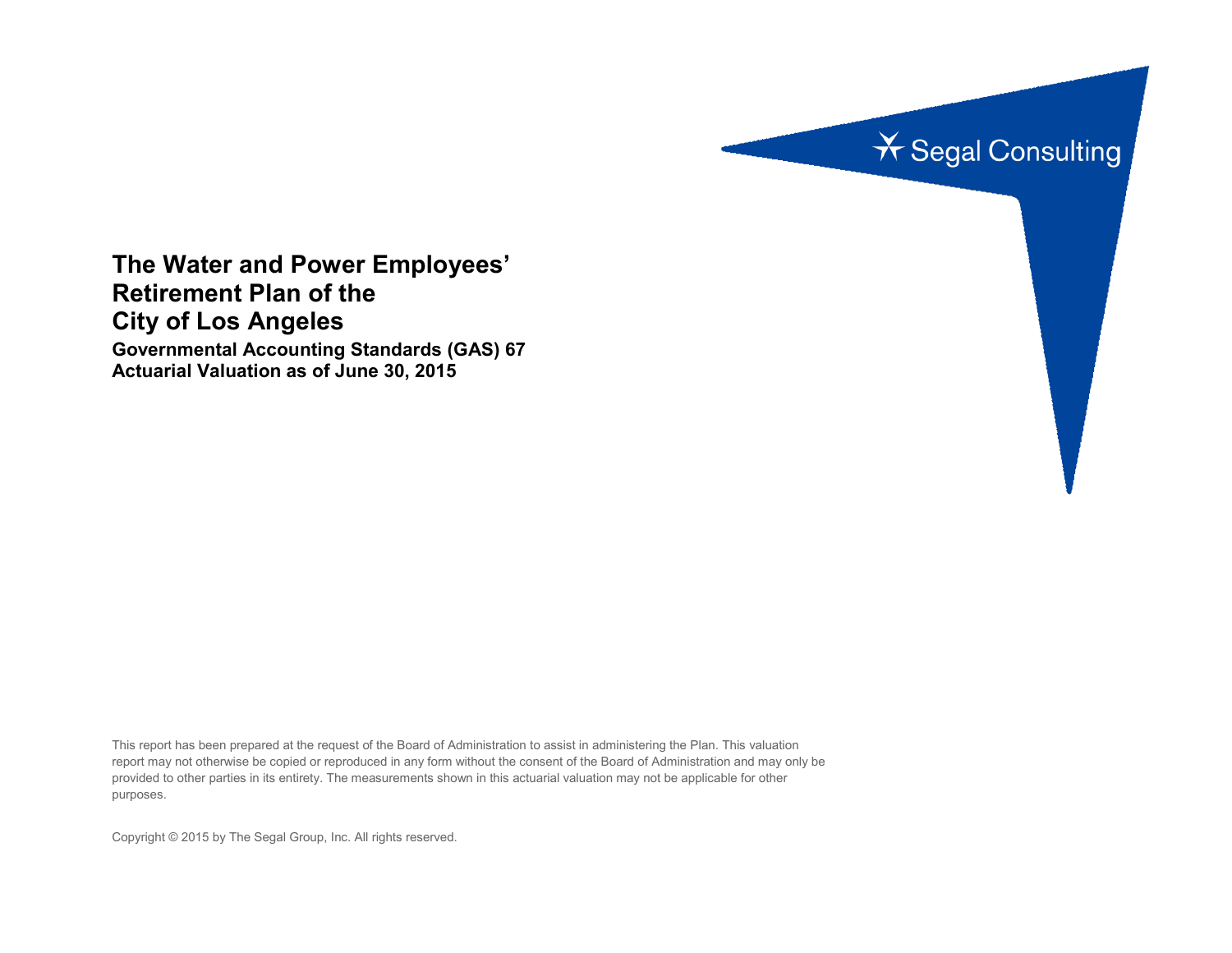

100 Montgomery Street Suite 500 San Francisco, CA 94104-4308 T 415.263.8200 www.segalco.com

*September 17, 2015*

*Board of Administration The Water and Power Employees' Retirement Plan of the City of Los Angeles 111 North Hope Street, Room 357 Los Angeles, CA 90012*

*Dear Board Members:*

*We are pleased to submit this Governmental Accounting Standards (GAS) 67 Actuarial Valuation as of June 30, 2015. It contains various information that will need to be disclosed in order to comply with GAS 67.*

*This report was prepared in accordance with generally accepted actuarial principles and practices at the request of the Board to assist in administering the Retirement Plan. The census and financial information on which our calculations were based was prepared by the Retirement Office. That assistance is gratefully acknowledged.* 

*The measurements shown in this actuarial valuation may not be applicable for other purposes. Future actuarial measurements may differ significantly from the current measurements presented in this report due to such factors as the following: plan experience differing from that anticipated by the economic or demographic assumptions; changes in economic or demographic assumptions; and changes in plan provisions or applicable law.*

*The actuarial calculations were completed under the supervision of John Monroe, ASA, MAAA, Enrolled Actuary. We are members of the American Academy of Actuaries and we meet the Qualification Standards of the American Academy of Actuaries to render the actuarial opinion herein. To the best of our knowledge, the information supplied in the actuarial valuation is complete and accurate. Further, in our opinion, the assumptions as approved by the Board are reasonably related to the experience of and expectations for the Plan.*

*We look forward to reviewing this report with you and to answering any questions.*

*Sincerely,*

*Segal Consulting, a Member of The Segal Group, Inc.*

*By:*

*Paul Angelo, FSA, MAAA, FCA, EA John Monroe, ASA, MAAA, FCA, EA Senior Vice President and Actuary Vice President and Actuary*

*JEM/hy*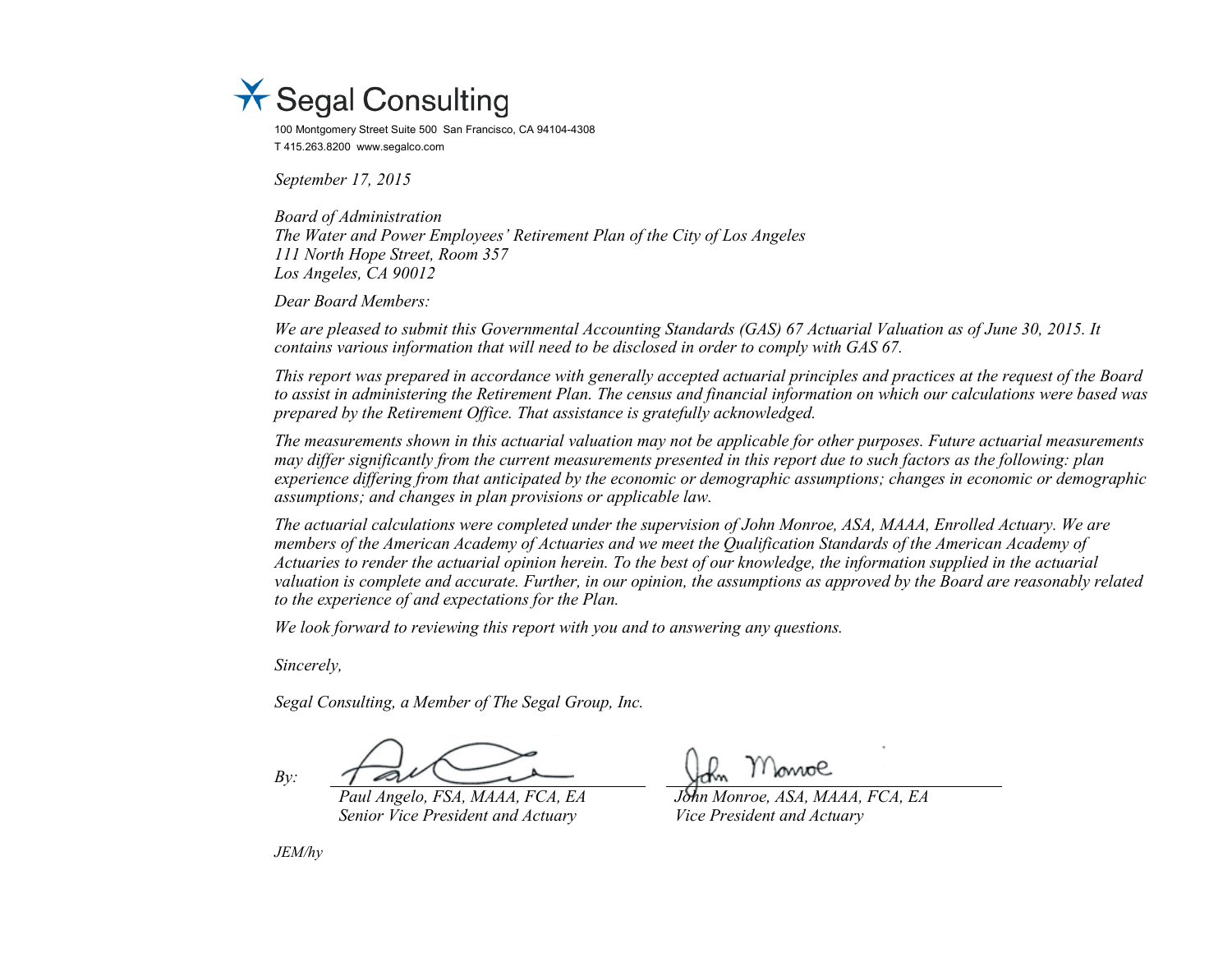# **SECTION 1 SECTION 2**

# **VALUATION SUMMARY GASB 67 INFORMATION**

| Significant Issues in Valuation    |
|------------------------------------|
| Summary of Key Valuation           |
| <b>Important Information About</b> |
|                                    |

#### EXHIBIT 1

General Information – "Financial Statements", Note Disclosures and Required Supplementary Information for a Single-Employer Pension Plan............... 1 EXHIBIT 2 Net Pension Liability .................. 4 EXHIBIT 3 Schedule of Changes in Net Pension Liability – Last Two Fiscal Years................................ 6 EXHIBIT 4

Schedule of Employer Contributions – Last Ten Fiscal Years........................................... 7

### EXHIBIT 5

Projection of Pension Plan's Fiduciary Net Position for Use in Calculation of Discount Rate as of June 30, 2015.............................. 9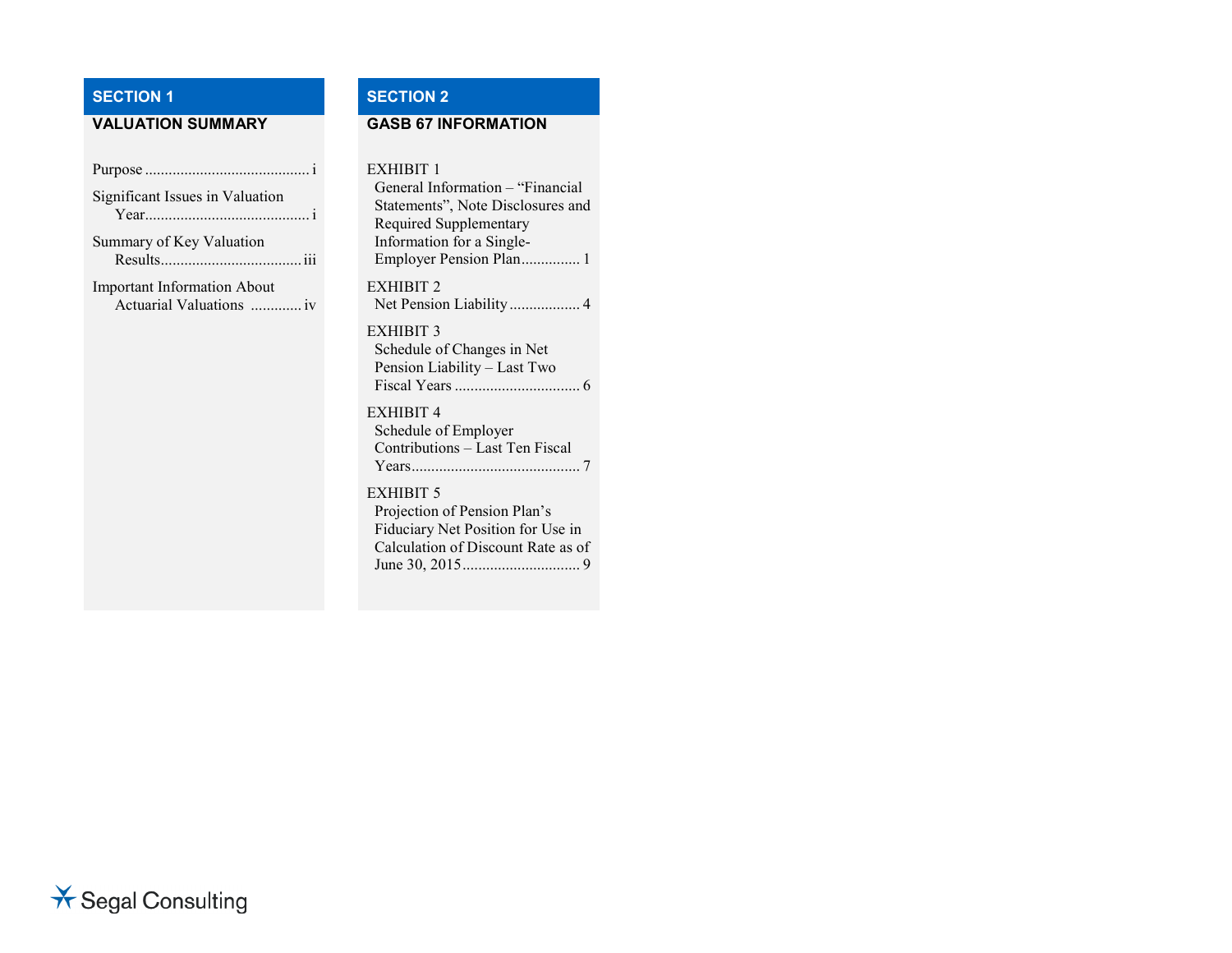## **Purpose**

This report has been prepared by Segal Consulting to present certain disclosure information required by Governmental Accounting Standards (GAS) 67 as of June 30, 2015. This valuation is based on:

- $\triangleright$  The benefit provisions of the Retirement Plan, as administered by the Board;
- The characteristics of covered active members, inactive vested members, and retired members and beneficiaries as of March 31, 2015, provided by the Retirement Office;
- $\rightarrow$  The assets of the Plan as of June 30, 2015, provided by the Retirement Office;
- Economic assumptions regarding future salary increases and investment earnings; and
- Other actuarial assumptions, regarding employee terminations, retirement, death, etc.

## **Significant Issues in Valuation Year**

The following key findings were the result of this actuarial valuation:

- Governmental Accounting Standards Board Statement 67 and Statement 68 only redefine pension liability and expense for financial reporting purposes, and do not apply to contribution amounts for pension funding purposes. Employers and plans can still develop and adopt funding policies under current practices.
- When measuring pension liability GASB uses the same actuarial cost method (Entry Age method) and the same type of discount rate (expected return on assets) as WPERP uses for funding. This means that the Total Pension Liability (TPL) measure for financial reporting shown in this report is determined on the same basis as WPERP's Actuarial Accrued Liability (AAL) measure for funding. We note that the same is generally true for the Normal Cost component of the annual plan cost for funding and financial reporting.
- The Net Pension Liability (NPL) is equal to the difference between the TPL and the Plan's Fiduciary Net Position. The Plan's Fiduciary Net Position is equal to the market value of assets and therefore, the NPL measure is very similar to an Unfunded Actuarial Accrued Liability (UAAL) calculated on a market value basis. The NPL decreased from \$1.27 billion as of June 30, 2014 to \$1.13 billion as of June 30, 2015 due to actuarial experience gains on the TPL and changes in Plan provisions that were adopted by the Board. Changes in these values during the last two fiscal years ending June 30, 2014 and June 30, 2015 can be found in Exhibit 3.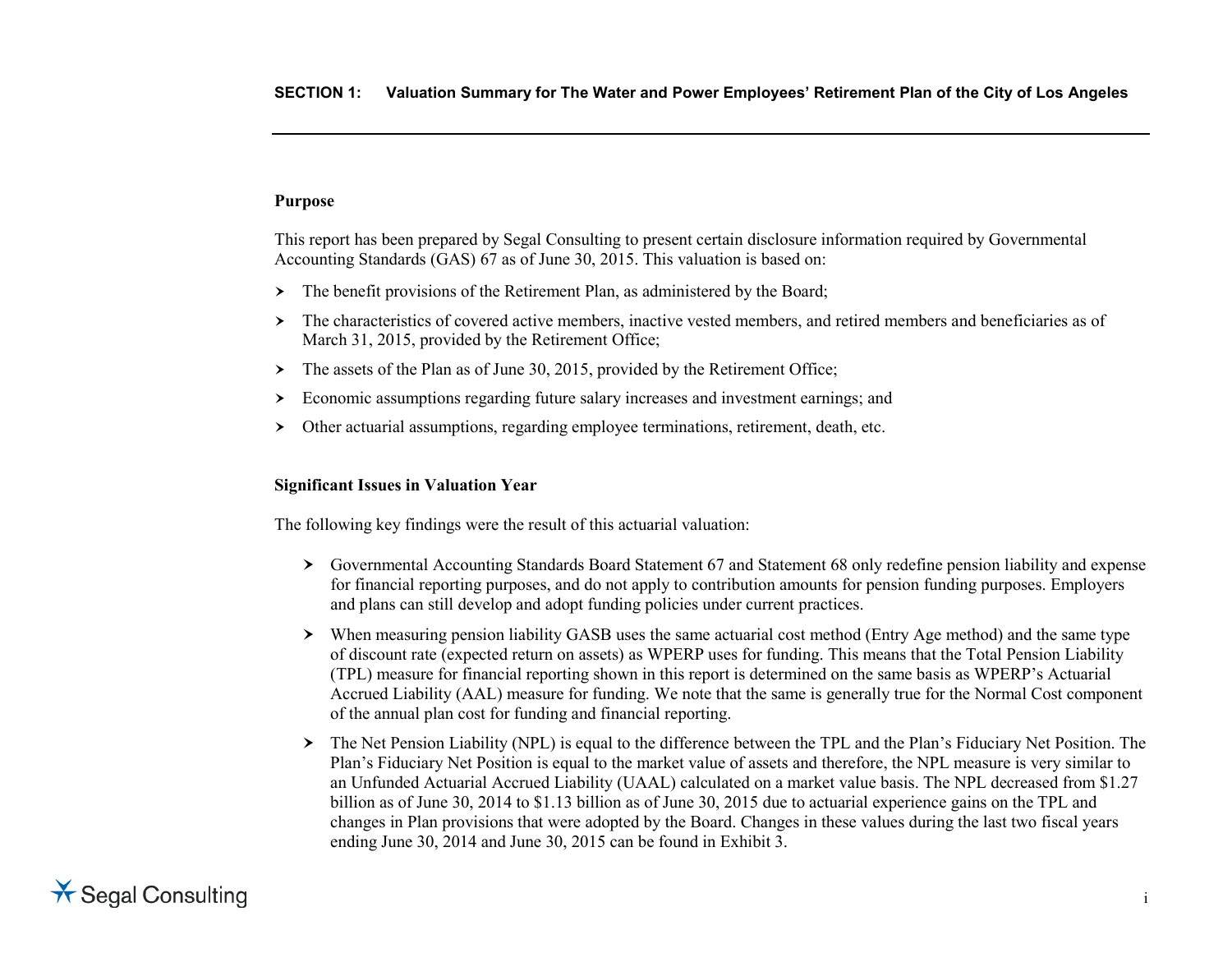- The NPLs measured as of June 30, 2015 and 2014 have been determined from the actuarial valuations as of July 1, 2015 and July 1, 2014, respectively.
- > The discount rate used to determine the TPL and NPL as of June 30, 2015 and 2014 was 7.50%, following the same assumptions used by the Plan in the pension funding valuations as of July 1, 2015 and July 1, 2014. Details on the derivation of the discount rate as of June 30, 2015 can be found in Exhibit 5 of Section 2. Various other information that is required to be disclosed can be found throughout Exhibits 1 through 4 in Section 2.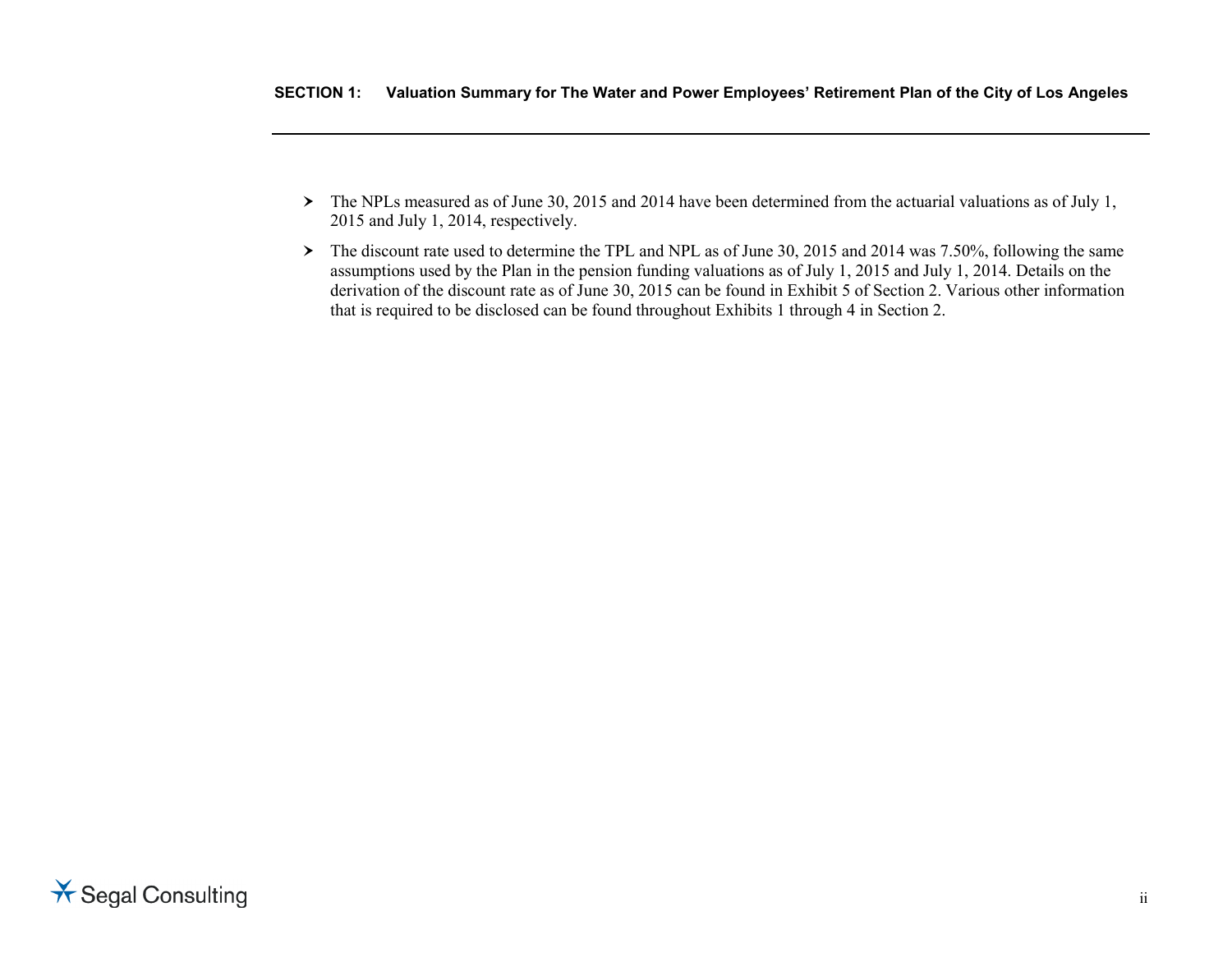## **Summary of Key Valuation Results**

|                                                           | 2015            | 2014            |
|-----------------------------------------------------------|-----------------|-----------------|
| Disclosure elements for fiscal year ending June 30:       |                 |                 |
| Service $cost^{(1)}$                                      | \$214,735,027   | \$193,661,118   |
| Total pension liability                                   | 11,218,445,567  | 10,975,550,617  |
| Plan fiduciary net position <sup>(2)</sup>                | 10,086,857,641  | 9,703,317,303   |
| Net pension liability                                     | 1,131,587,926   | 1,272,233,314   |
| Schedule of contributions for fiscal year ending June 30: |                 |                 |
| Actuarially determined contributions <sup>(3)</sup>       | \$387,464,759   | \$387,823,989   |
| Actual contributions                                      | 376,902,022     | 384,265,892     |
| Contribution deficiency (excess)                          | 10,562,737      | 3,558,097       |
| Demographic data for plan year ending June 30:            |                 |                 |
| Number of retired members and beneficiaries               | 8,843           | 8,739           |
| Number of vested terminated members <sup>(4)</sup>        | 1,528           | 1,484           |
| Number of active members                                  | 9,205           | 8,960           |
| Key assumptions as of June 30:                            |                 |                 |
| Investment rate of return                                 | 7.50%           | 7.50%           |
| Inflation rate                                            | 3.25%           | 3.25%           |
| Projected salary increases <sup>(5)</sup>                 | 4.75% to 10.00% | 4.75% to 10.00% |

*(1) The service cost is always based on the previous year's assumptions, meaning both values are based on those assumptions shown as of* 

*June 30, 2014. (2) Based on preliminary unaudited financial statements as of June 30, 2015. The June 30, 2014 value has been changed to match the final audited financial statements as of June 30, 2014.*

*(3) Based on actual covered payroll reported by the Retirement Office. For the year ended June 30, 2015, reflects the effect of the phase-in over two years of the contribution rate impact of new actuarial assumptions adopted by the Board.*

*(4) Includes terminated members due a refund of member contributions and members receiving PTD benefits.*

*(5) Includes inflation at 3.25% plus real across-the-board salary increases of 0.75% plus merit and promotional increases.*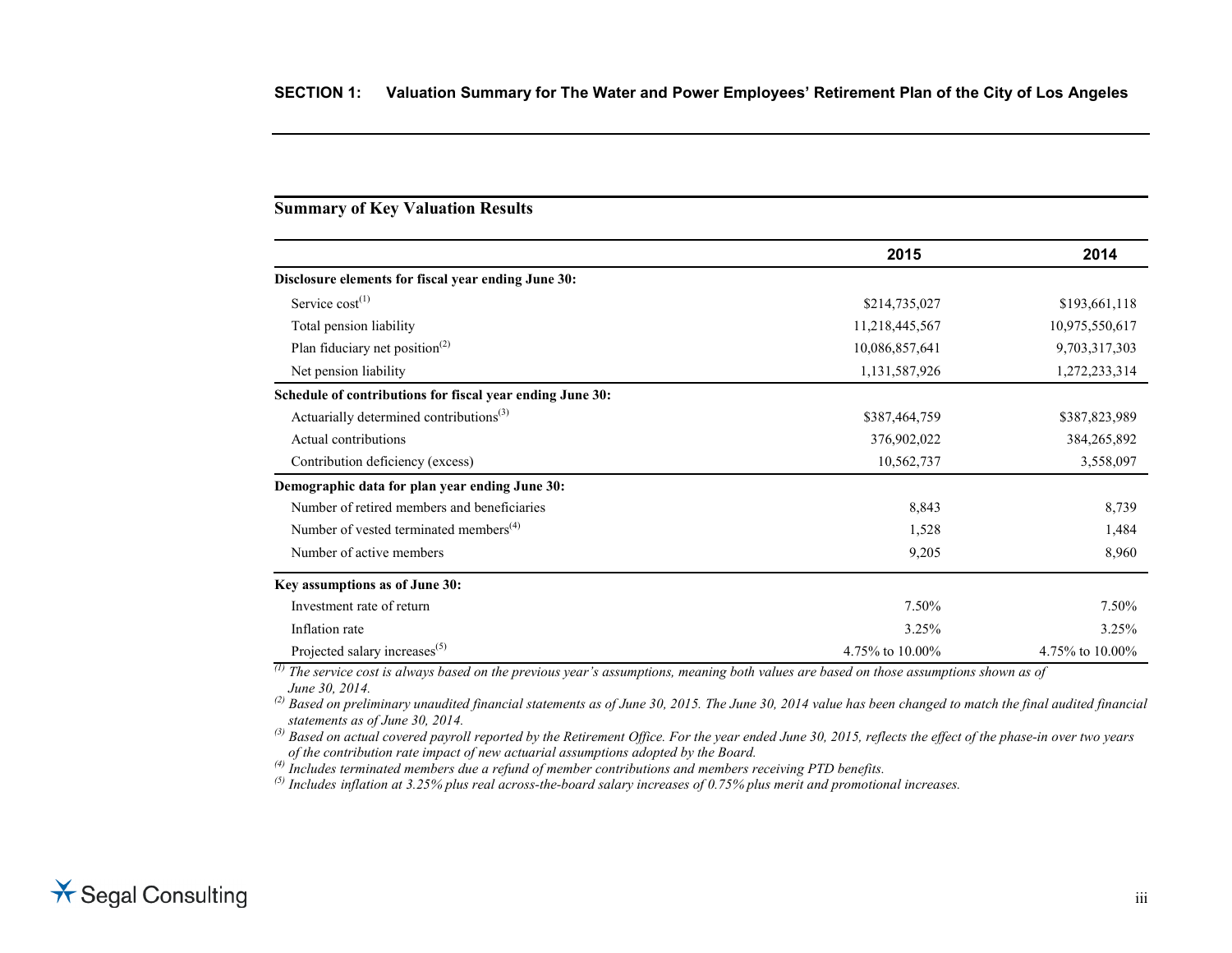## **Important Information about Actuarial Valuations**

In order to prepare an actuarial valuation, Segal Consulting ("Segal") relies on a number of input items. These include:

- **Plan of benefits** Plan provisions define the rules that will be used to determine benefit payments, and those rules, or the interpretation of them, may change over time. It is important to keep Segal informed with respect to plan provisions and administrative procedures, and to review the plan description in this report (as well as the plan summary included in our funding valuation report) to confirm that Segal has correctly interpreted the plan of benefits.
- **Participant data** An actuarial valuation for a plan is based on data provided to the actuary by the Retirement Office. Segal does not audit such data for completeness or accuracy, other than reviewing it for obvious inconsistencies compared to prior data and other information that appears unreasonable. It is important for Segal to receive the best possible data and to be informed about any known incomplete or inaccurate data.
- **Assets** This valuation is based on the market value of assets as of the valuation date, as provided by the Retirement Office.
- **Actuarial assumptions** In preparing an actuarial valuation, Segal projects the benefits to be paid to existing plan participants for the rest of their lives and the lives of their beneficiaries. This projection requires actuarial assumptions as to the probability of death, disability, withdrawal, and retirement of each participant for each year. In addition, the benefits projected to be paid for each of those events in each future year reflect actuarial assumptions as to salary increases and cost-of-living adjustments. The projected benefits are then discounted to a present value, based on the assumed rate of return that is expected to be achieved on the plan's assets. There is a reasonable range for each assumption used in the projection and the results may vary materially based on which assumptions are selected. It is important for any user of an actuarial valuation to understand this concept. Actuarial assumptions are periodically reviewed to ensure that future valuations reflect emerging plan experience. While future changes in actuarial assumptions may have a significant impact on the reported results, that does not mean that the previous assumptions were unreasonable.

The user of Segal's actuarial valuation (or other actuarial calculations) should keep the following in mind:

- $\geq$  The valuation is prepared at the request of the WPERP to assist the Plan in preparing their financial reports. Segal is not responsible for the use or misuse of its report, particularly by any other party.
- $\triangleright$  An actuarial valuation is a measurement of the plan's assets and liabilities at a specific date. Accordingly, except where otherwise noted, Segal did not perform an analysis of the potential range of future financial measures. The actual long-term cost of the plan will be determined by the actual benefits and expenses paid and the actual investment experience of the plan.
- If WPERP is aware of any event or trend that was not considered in this valuation that may materially change the results of the valuation, Segal should be advised, so that we can evaluate it.

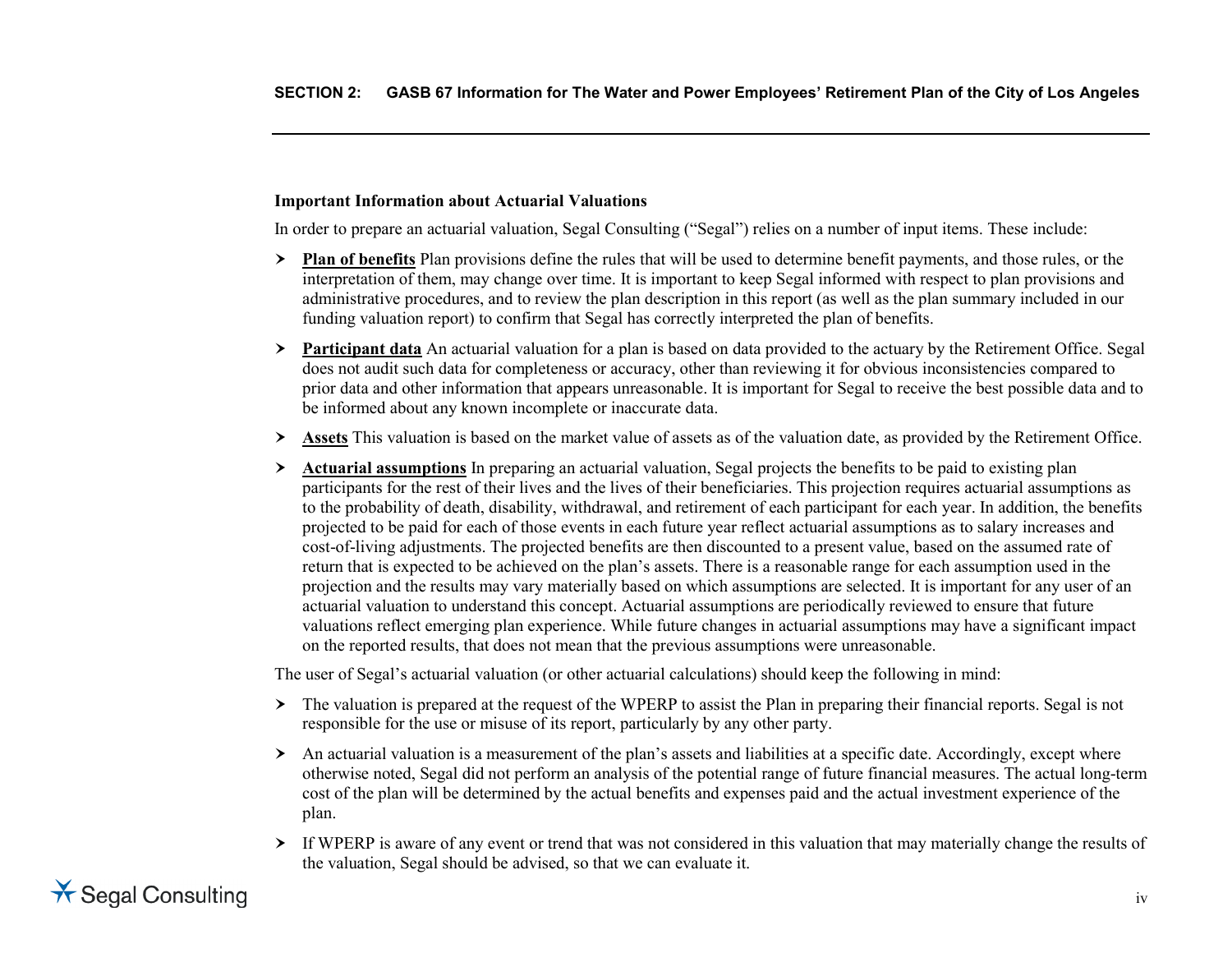Segal does not provide investment, legal, accounting, or tax advice. Segal's valuation is based on our understanding of applicable guidance in these areas and of the plan's provisions, but they may be subject to alternative interpretations. The WPERP should look to their other advisors for expertise in these areas.

As Segal Consulting has no discretionary authority with respect to the management or assets of WPERP, it is not a fiduciary in its capacity as actuaries and consultants with respect to WPERP.

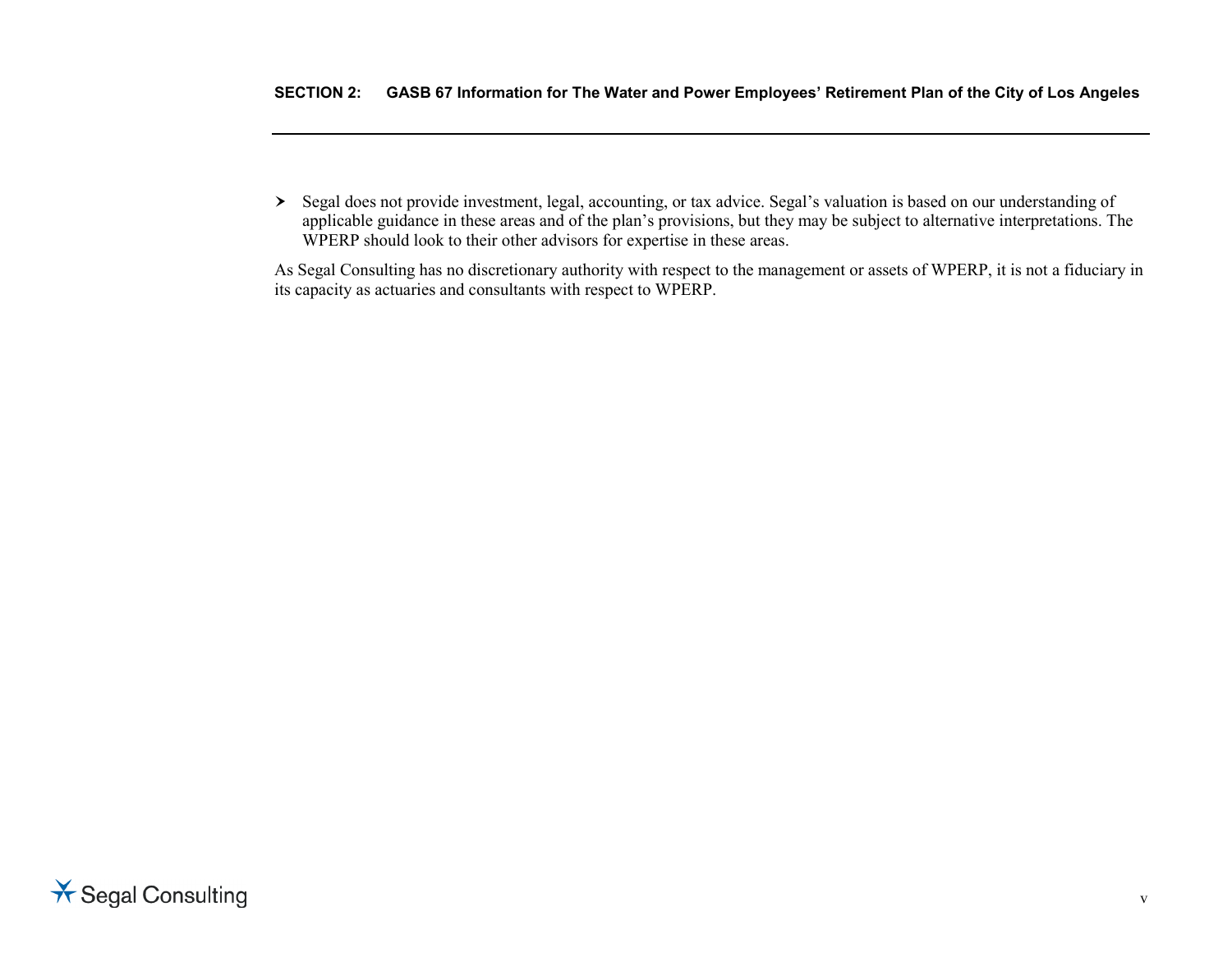#### **EXHIBIT 1**

**General Information – "Financial Statements", Note Disclosures and Required Supplementary Information for a Single-Employer Pension Plan**

#### **Plan Description**

*Plan administration.* The Water and Power Employees' Retirement Plan of the City of Los Angeles (WPERP) was established by the Los Angeles Department of Water and Power in 1938. WPERP is a single employer public employee retirement system whose main function is to provide retirement benefits to employees of the Los Angeles Department of Water and Power.

Under the provisions of the City Charter, the Board of Administration (the "Board") has the responsibility and authority to administer the Plan and to invest its assets. The Board members serve as trustees and must act in the exclusive interest of the Plan's members and beneficiaries. The Board has seven members: one member of the Board of Water and Power Commissioners, the General Manager, the Chief Accounting Employee, three employee members who are elected for three-year terms by active members of the Plan, and one retiree who is appointed by the Board of Water and Power Commissioners for a three-year term.

*Plan membership.* At June 30, 2015, pension plan membership consisted of the following:

| Retired members or beneficiaries currently receiving benefits                                               | 8.843  |
|-------------------------------------------------------------------------------------------------------------|--------|
| Vested terminated members entitled to, but not yet receiving benefits $\alpha$                              | 1,528  |
| Active members                                                                                              | 9,205  |
| Total                                                                                                       | 19.576 |
| (1) Let be described as a set of the second of the set of the contributions and according to the DTD bandle |        |

*(1) Includes terminated members due a refund of member contributions and members receiving PTD benefits.*

*Benefits provided.* WPERP provides service retirement, disability, death and survivor benefits to eligible employees. Most employees of the LADWP become members of WPERP effective on the first day of biweekly payroll following employment. Members employed prior to January 1, 2014 are designated as Tier 1 and those hired on or after January 1, 2014 are designated as Tier 2 (unless a specific exemption applies to employee providing a right to Tier 1 status).

Tier 1 members are eligible to retire once they attain the age of 60 with 5 or more years of service or at age 55 with 10 or more years of service credit acquired in the last 12 years prior to retirement. A Tier 1 member with 30 years of service is eligible to retire regardless of age. Tier 2 members are eligible to retire once they attain the age of 60 with 10 or more years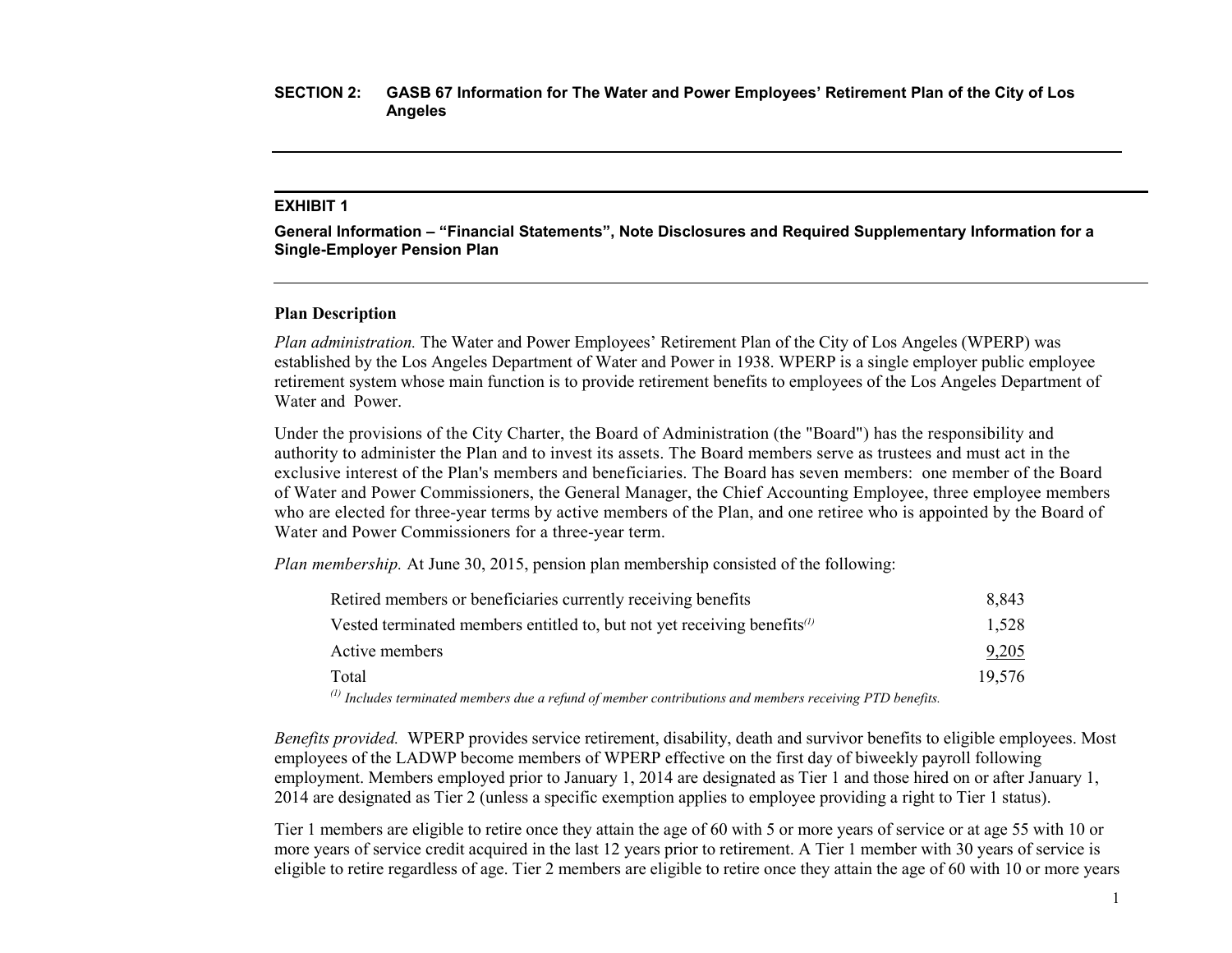of service or at any age with 30 years of service. For both tiers, combined years of service between WPERP and LACERS is used to determine retirement eligibility and at least 5 years must be actual employment at DWP or City. For both tiers, members receiving Permanent Total Disability benefits may retire regardless of age. For Tier 1, to be eligible for a Formula Pension, the employee must have worked or been paid disability four of the last five years immediately preceding eligibility to retire, or while eligible to retire.

The Formula Pension benefit the member will receive is based upon age at retirement, monthly average salary base and years of retirement service credit.

The Tier 1 Formula Pension is equal to 2.1% times years of service credit times monthly average salary base. In addition, members retiring after attaining at least age 55 with 30 years of service credit, receive an increase in the benefit factor from 2.1% to 2.3%. A reduced early retirement benefit is paid for those members attaining age 55 with 10 years of service or any age (under 55) with 30 years of service. The reduction is 1.5% for each year of retirement age between 60 and 55 and 3.0% for each year of retirement before age 55.

Under Tier 2, there are various benefit factors that apply as shown below:

- 2.0% at age 55 with 30 years of Qualifying Service
- 1.5% at age 60 with 10 years of Qualifying Service
- 2.0% at age 63 with 10 years of Qualifying Service
- 2.1% at age 63 with 30 years of Qualifying Service

Reduced early retirement benefits are still available at any age (under 55) with 30 years of service and the reduction factors are the same as Tier 1. Note that these reduction factors continue to include the reduction from age 60 to 55 and from 55 to age at retirement.

For Tier 1 members, the maximum monthly retirement allowance is 100% of monthly average salary base. For Tier 2 members, the maximum monthly retirement allowance is 80% of monthly average salary base.

Under Tier 1, pension benefits are calculated based on the highest average salary earned during a 12-month period. Under Tier 2, pension benefits are calculated based on the average salary earned during a 36-month period.

For both tiers, the member may elect the Full Allowance, or choose an optional retirement allowance. The Full Allowance provides the highest monthly benefit and up to a 50% continuance to an eligible surviving spouse or domestic partner. There are five optional retirement allowances the member may choose. Each of the optional retirement allowances requires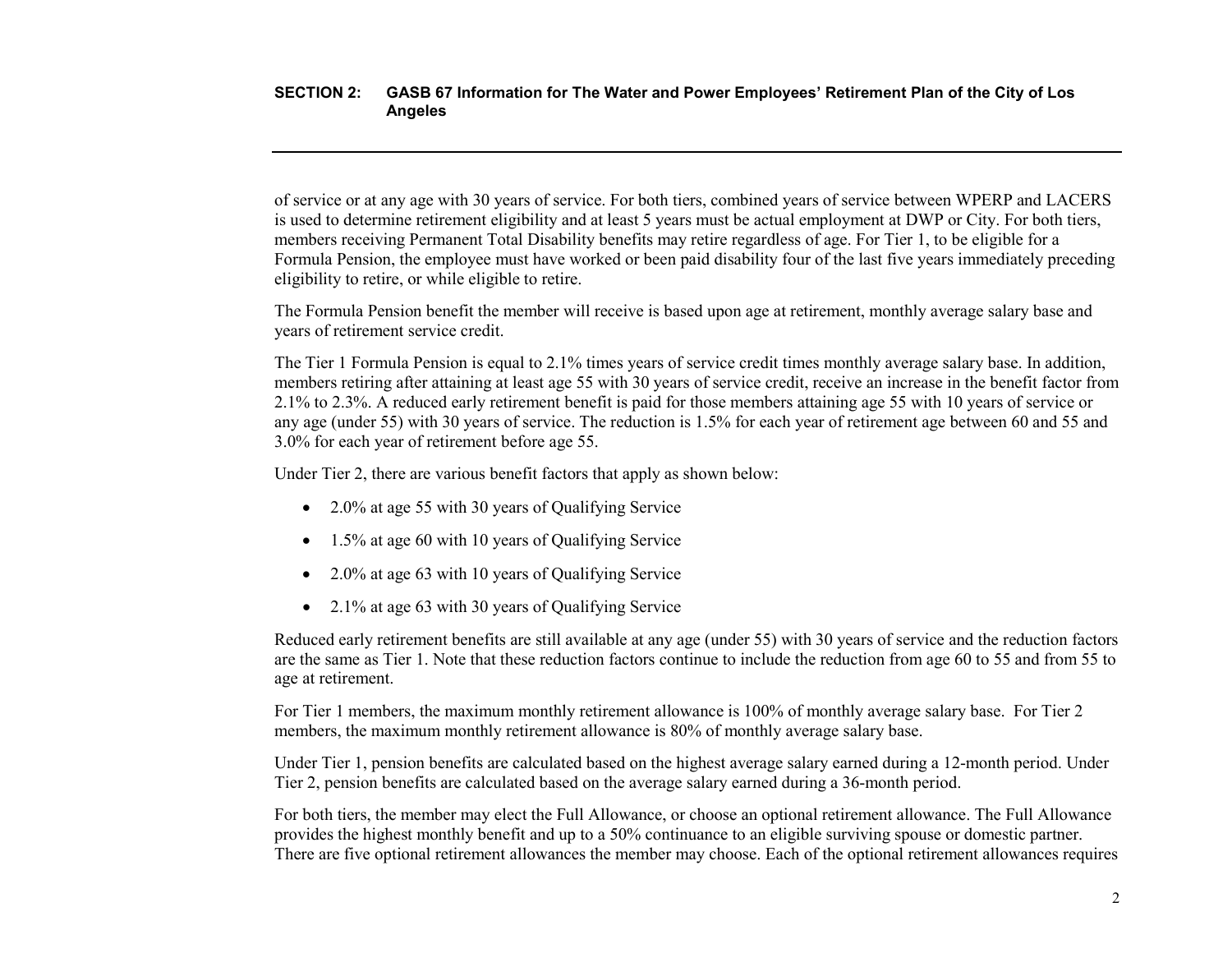a reduction in the Full Allowance in order to allow the member the ability to provide various benefits to a surviving spouse, domestic partner, or named beneficiary.

WPERP provides annual cost-of-living adjustments (COLAs) to retirees who retired under the Formula Pension. The costof-living adjustments are made each July 1 based on the percentage change in the average of the Consumer Price Index for the Los Angeles-Riverside-Orange County Area--All Items For All Urban Consumers. It is capped at 3.0% for Tier 1 and 2.0% for Tier 2. Tier 2 members may purchase additional 1% COLA protection at full actuarial cost.

The LADWP contributes to the retirement plan based upon actuarially determined contribution rates adopted by the Board of Administration. Employer contribution rates are adopted annually based upon recommendations received from WPERP's actuary after the completion of the annual actuarial valuation. The average employer contribution rate as of June 30, 2015 (based on the July 1, 2014 valuation) was 50.62% of compensation.

All members are required to make contributions to WPERP regardless of the retirement plan or tier in which they are included. The average member contribution rate as of June 30, 2015 (based on the July 1, 2014 valuation) was 6.53% of compensation. Most Tier 1 members contribute at 6% of compensation and all Tier 2 members contribute at 10% of compensation.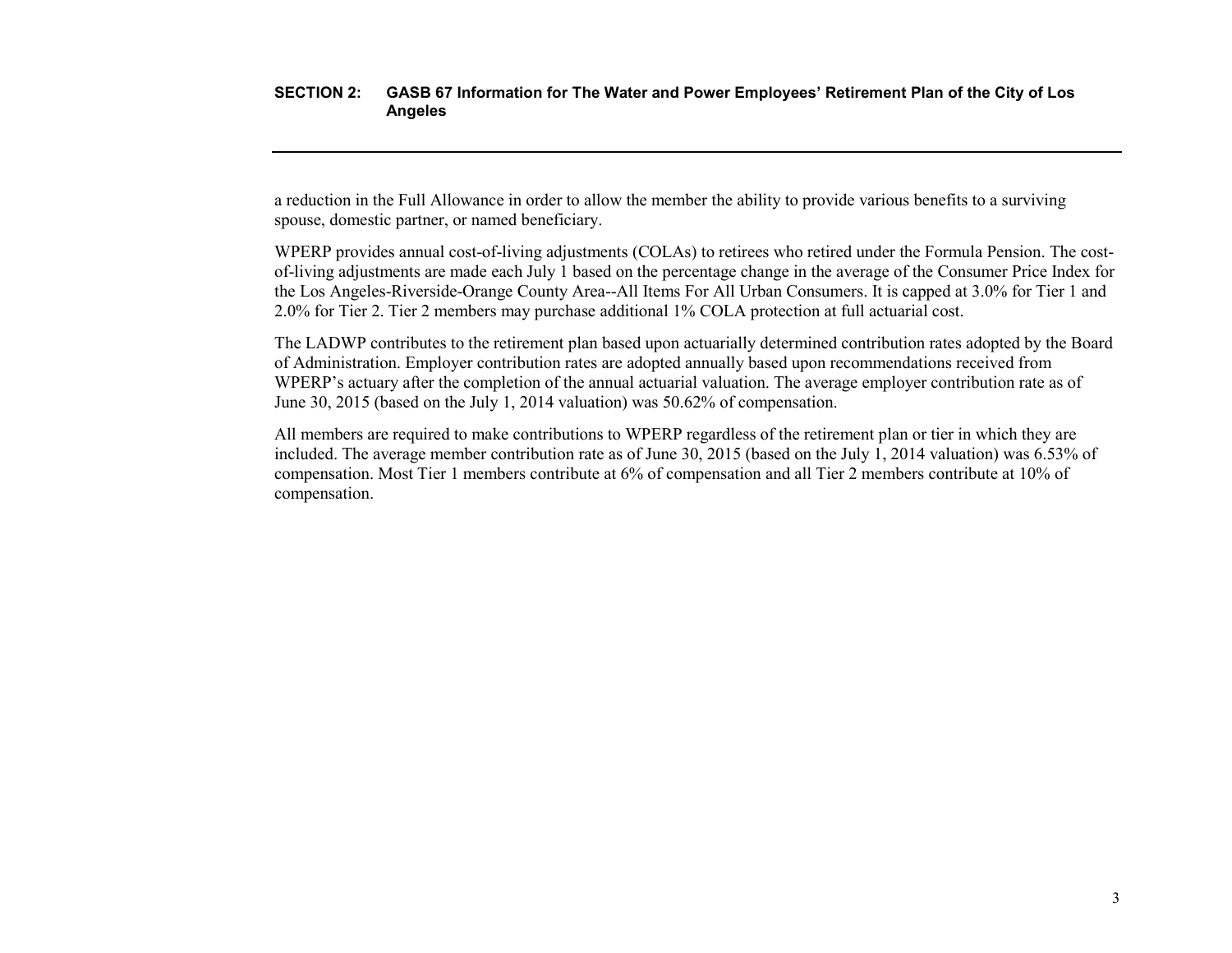### **EXHIBIT 2**

#### **Net Pension Liability**

The components of the net pension liability are as follows: June 30, 2015 June 30, 2014 Total pension liability \$11,218,445,567 \$10,975,550,617 Plan fiduciary net position  $-10,086,857,641$   $-9,703,317,303$ Net pension liability \$1,131,587,926 \$1,272,233,314 Plan fiduciary net position as a percentage of the total pension liability 89.91% 88.41%

The net pension liability was measured as of June 30, 2015 and 2014 and determined based upon the Plan fiduciary net position (plan assets) and total pension liability from actuarial valuations as of July 1, 2015 and 2014, respectively.

*Plan provisions*. The plan provisions used in the measurement of the net pension liability are the same as those used in the WPERP actuarial valuation as of July 1, 2015. The interest crediting rate on employee, Additional Annuity and Department matching contributions was decreased from 7.75% to 7.50% per annum. The interest rate and mortality table used to calculate the Money Purchase Annuity and certain other optional benefit amounts were changed to 7.50% per annum and a unisex version of the mortality tables used in this valuation.

*Actuarial assumptions.* The total pension liabilities as of June 30, 2015 and June 30, 2014 were determined by actuarial valuations as of July 1, 2015 and July 1, 2014, respectively. The actuarial assumptions used in the June 30, 2015 and June 30, 2014 valuations were based on the results of an experience study for the period from July 1, 2009 through June 30, 2012. They are the same as the assumptions used in the July 1, 2015 funding actuarial valuation for the WPERP. The assumptions used in the funding valuation are outlined on page 8 of this report. In particular, the following assumptions were applied to all periods included in the measurement:

| Inflation                 | $3.25\%$                                                           |
|---------------------------|--------------------------------------------------------------------|
| Salary increases          | 4.75% to 10.00%, vary by service, including inflation              |
| Investment rate of return | 7.50%, net of pension plan investment expense, including inflation |

The long-term expected rate of return on pension plan investments was determined using a building-block method in which expected future real rates of return (expected returns, net of inflation) are developed for each major asset class. This information is combined to produce the long-term expected rate of return by weighting the expected future real rates of return by the target asset allocation percentage, adding expected inflation and subtracting expected investment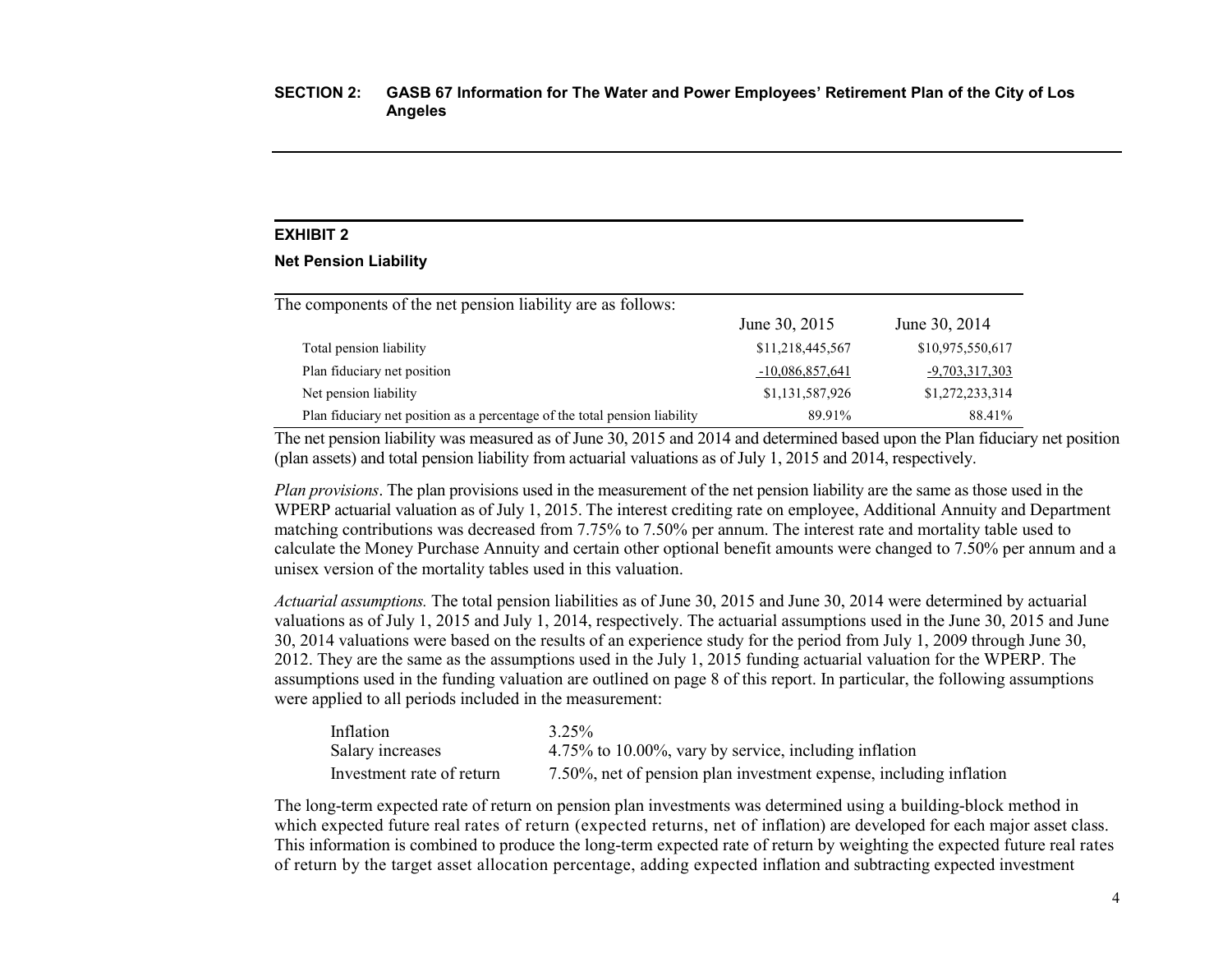expenses and a risk margin. The target allocation and projected arithmetic real rates of return for each major asset class, after deducting inflation, but before deducting investment expenses, used in the derivation of the long-term expected investment rate of return assumption are summarized in the following table:

| <b>Asset Class</b>             | Target<br><b>Allocation</b> | <b>Long-Term Expected</b><br><b>Real Rate of Return</b> |
|--------------------------------|-----------------------------|---------------------------------------------------------|
| Domestic. Equity               | 33%                         | 6.13%                                                   |
| Developed International Equity | 21%                         | $7.00\%$                                                |
| Fixed Income                   | 24%                         | $0.77\%$                                                |
| Real Estate                    | $5\%$                       | 4.90%                                                   |
| Real Return                    | 6%                          | 2.85%                                                   |
| Private Equity                 | $5\%$                       | $9.00\%$                                                |
| Covered Calls                  | 5%                          | 4.88%                                                   |
| Cash and Cash Equivalents      | $1\%$                       | $0.00\%$                                                |
| Total                          | 100%                        |                                                         |

*Discount rate:* The discount rate used to measure the total pension liability was 7.50% as of June 30, 2015 and June 30, 2014. The projection of cash flows used to determine the discount rate assumed plan member contributions will be made at the current contribution rates and that employer contributions will be made at rates equal to the required contribution rates. For this purpose, only employer contributions that are intended to fund benefits for current plan members and their beneficiaries are included. Projected employer contributions that are intended to fund the service costs for future plan members and their beneficiaries, as well as projected contributions from future plan members, are not included. Based on those assumptions, the pension plan's fiduciary net position was projected to be available to make all projected future benefit payments for current plan members. Therefore, the long-term expected rate of return on pension plan investments was applied to all periods of projected benefit payments to determine the total pension liability as of both June 30, 2015 and June 30, 2014.

*Sensitivity of the net pension liability to changes in the discount rate.* The following presents the net pension liability of the WPERP as of June 30, 2015, calculated using the discount rate of 7.50%, as well as what the WPERP net pension liability would be if it were calculated using a discount rate that is 1-percentage-point lower (6.50%) or 1-percentage-point higher (8.50%) than the current rate:

|                                              | Current                          |                                    |                           |  |
|----------------------------------------------|----------------------------------|------------------------------------|---------------------------|--|
|                                              | <b>1% Decrease</b><br>$(6.50\%)$ | <b>Discount Rate</b><br>$(7.50\%)$ | 1% Increase<br>$(8.50\%)$ |  |
| Net pension liability as of<br>June 30, 2015 | \$2,560,032,309                  | \$1,131,587,926                    | $-$ \$68,397,180          |  |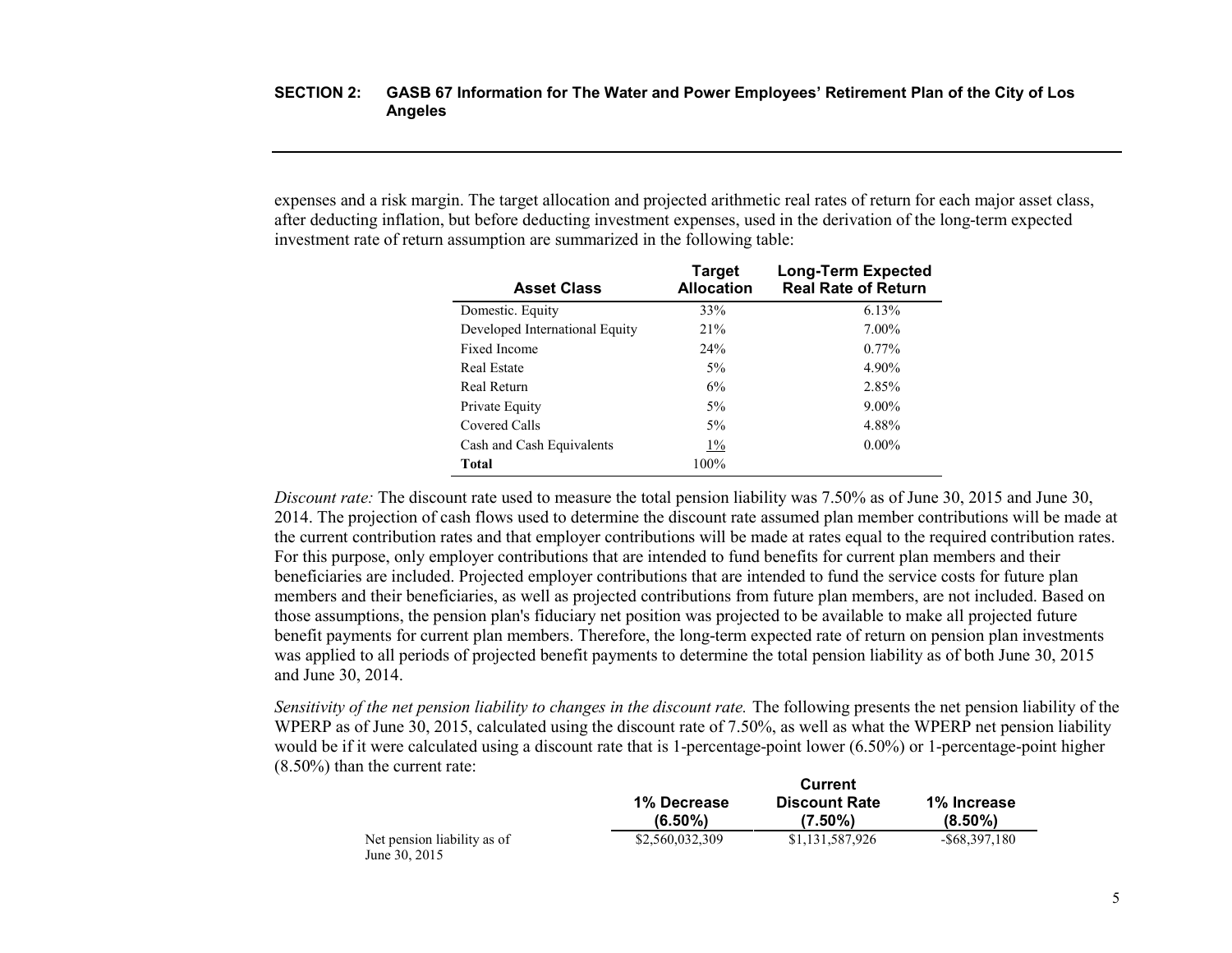## **EXHIBIT 3**

**Schedule of Changes in Net Pension Liability – Last Two Fiscal Years**

|                                                                            | 2015             | 2014             |
|----------------------------------------------------------------------------|------------------|------------------|
| <b>Total pension liability</b>                                             |                  |                  |
| Service cost                                                               | \$214,735,027    | \$193,661,118    |
| Interest                                                                   | 821,047,664      | 779,396,615      |
| Change of benefit terms                                                    | $-144,007,904$   |                  |
| Differences between expected and actual experience                         | $-162,912,927$   | $-154,221,968$   |
| Changes of assumptions                                                     | $\theta$         | 525,443,921      |
| Benefit payments, including refunds of member contributions                | -485,966,910     | -463,596,940     |
| Net change in total pension liability                                      | \$242,894,950    | \$880,682,746    |
| Total pension liability – beginning                                        | \$10,975,550,617 | 10,094,867,871   |
| Total pension liability – ending (a)                                       | \$11,218,445,567 | \$10,975,550,617 |
| Plan fiduciary net position                                                |                  |                  |
| Contributions - employer (including those for administrative expenses)     | \$382,231,868    | \$389,138,324    |
| Contributions – employee                                                   | 68,552,375       | 72,299,526       |
| Net investment income                                                      | 423, 335, 481    | 1,405,686,198    |
| Benefit payments, including refunds of member contributions                | $-485,966,910$   | -463,596,940     |
| Administrative expense                                                     | $-4,612,476$     | $-4,221,234$     |
| Other                                                                      |                  |                  |
| Net change in plan fiduciary net position                                  | \$383,540,338    | \$1,399,305,874  |
| Plan fiduciary net position – beginning                                    | 9,703,317,303    | 8,304,001,429    |
| Plan fiduciary net position $-$ ending (b)                                 | \$10,086,857,641 | \$9,703,317,303  |
| Net pension liability – ending $(a) - (b)$                                 | \$1,131,587,926  | \$1,272,233,314  |
| Plan fiduciary net position as a percentage of the total pension liability | 89.91%           | 88.41%           |
| Covered employee payroll                                                   | \$839,213,254    | \$819,923,866    |
| Plan net pension liability as percentage of covered employee payroll       | 134.84%          | 155.16%          |

#### **Notes to Schedule:**

*Benefit changes:* For 2015, the interest crediting rate on employee, Additional Annuity and Department matching contributions was decreased from 7.75% to 7.50% per annum. Also, the interest rate and mortality table used to calculate the Money Purchase Annuity and certain other optional benefit amounts were changed to 7.50% per annum and a unisex version of the mortality tables used in the funding valuation.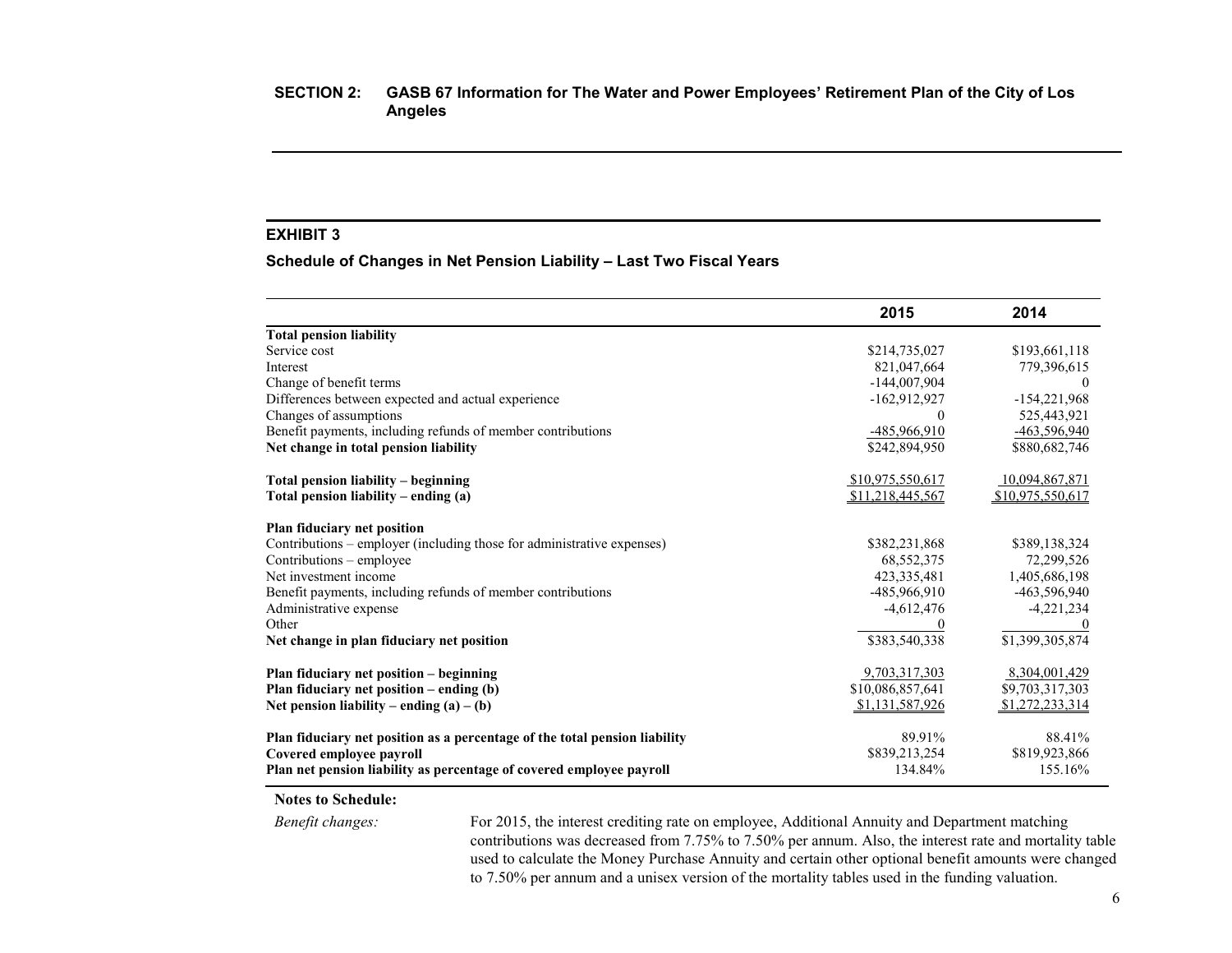## **EXHIBIT 4**

**Schedule of Employer Contributions – Last Ten Fiscal Years**

| Year Ended<br>June 30 | <b>Actuarially</b><br><b>Determined</b><br>Contributions* | <b>Contributions in</b><br><b>Relation to the</b><br><b>Actuarially</b><br><b>Determined</b> | Contribution<br><b>Contributions** Deficiency (Excess)</b> | <b>Covered-Employee</b><br><b>Payroll</b> | <b>Contributions as</b><br>a Percentage of<br><b>Covered Employee</b><br><b>Payroll</b> |
|-----------------------|-----------------------------------------------------------|----------------------------------------------------------------------------------------------|------------------------------------------------------------|-------------------------------------------|-----------------------------------------------------------------------------------------|
| 2006                  | \$110,268,590                                             | \$101,556,257                                                                                | \$8,712,333                                                | \$574,315,572                             | 17.68%                                                                                  |
| 2007                  | 134,504,482                                               | 129, 154, 539                                                                                | 5,349,943                                                  | 604,514,525                               | 21.37%                                                                                  |
| 2008                  | 134,651,427                                               | 141,862,126                                                                                  | $-7,210,699$                                               | 623, 674, 973                             | 22.75%                                                                                  |
| 2009                  | 141, 291, 588                                             | 145,941,275                                                                                  | $-4,649,687$                                               | 696,704,083                               | 20.95%                                                                                  |
| 2010                  | 200,578,728                                               | 201,034,807                                                                                  | $-456,079$                                                 | 767,912,436                               | 26.18%                                                                                  |
| 2011                  | 304,431,910                                               | 286,699,384                                                                                  | 17,732,526                                                 | 791,760,493                               | 36.21%                                                                                  |
| 2012                  | 336,874,865                                               | 321,688,919                                                                                  | 15,185,946                                                 | 805,607,436                               | 39.93%                                                                                  |
| 2013                  | 376,667,610                                               | 368,426,348                                                                                  | 8, 241, 262                                                | 817,421,028                               | 45.07%                                                                                  |
| 2014                  | 387,823,989                                               | 384,265,892                                                                                  | 3,558,097                                                  | 819,923,866                               | 46.87%                                                                                  |
| 2015                  | 387,464,759                                               | 376,902,022                                                                                  | 10,562,737                                                 | 839,213,254                               | 44.91%                                                                                  |

*\* Based on actual covered payroll reported by the Retirement Office. For the year ended June 30, 2015, reflects the effect of the phase-in over two years of the contribution rate impact of new actuarial assumptions adopted by the Board.*

*\*\* Excludes employer contributions towards administrative expenses.*

*See accompanying notes to this schedule on next page.*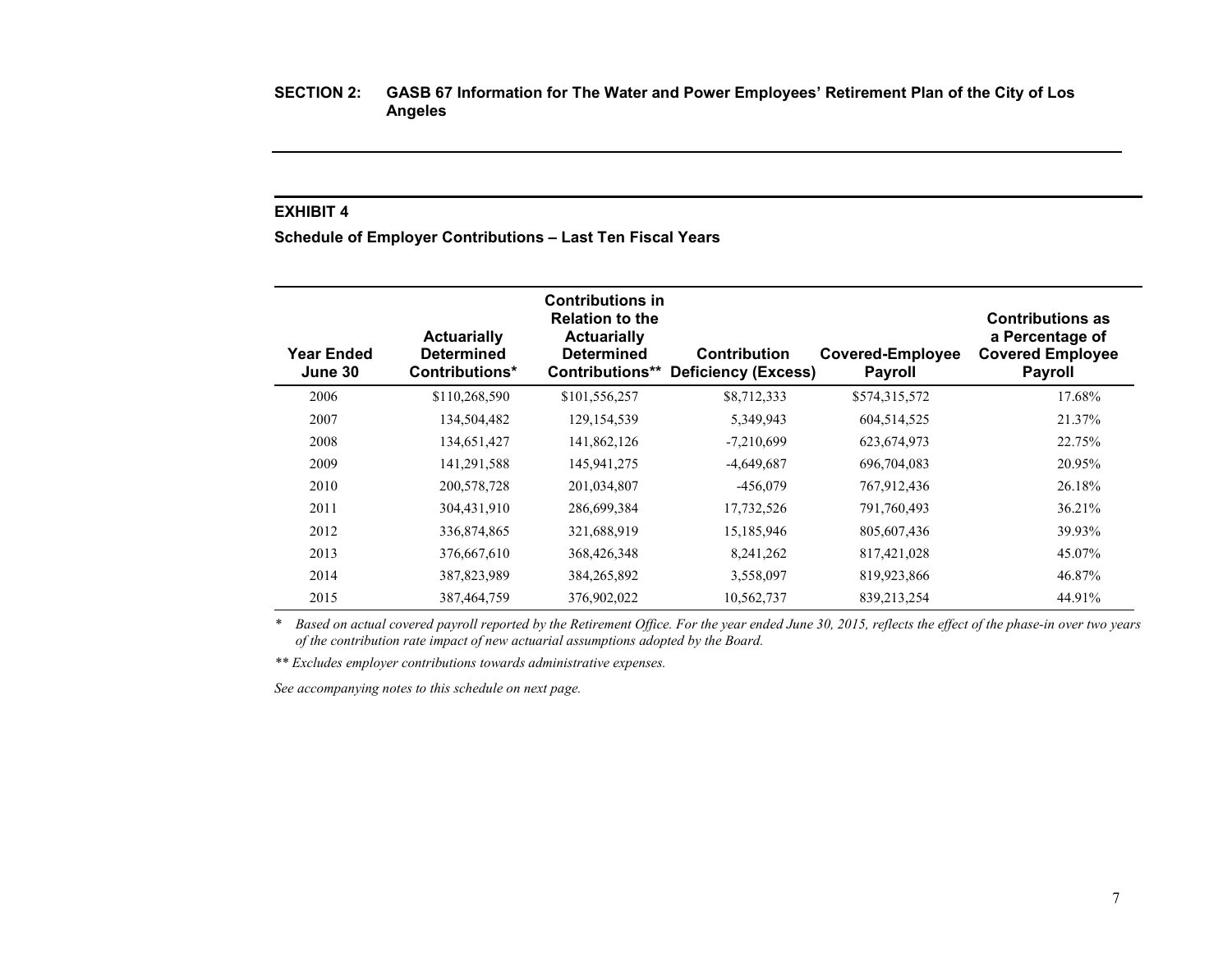| <b>Notes to Exhibit 4</b>                                                                 |                                                                                                                                                                                                                                                                                                                                                                                                                           |                                                                                                                                                                                     |  |
|-------------------------------------------------------------------------------------------|---------------------------------------------------------------------------------------------------------------------------------------------------------------------------------------------------------------------------------------------------------------------------------------------------------------------------------------------------------------------------------------------------------------------------|-------------------------------------------------------------------------------------------------------------------------------------------------------------------------------------|--|
| Methods and assumptions used to establish<br>"actuarially determined contribution" rates: |                                                                                                                                                                                                                                                                                                                                                                                                                           |                                                                                                                                                                                     |  |
| <b>Valuation date</b>                                                                     | end of the fiscal year in which contributions are reported                                                                                                                                                                                                                                                                                                                                                                | Actuarially determined contribution rates are calculated as of June 30, one year prior to the                                                                                       |  |
| <b>Actuarial cost method</b>                                                              | Entry Age Actuarial Cost Method                                                                                                                                                                                                                                                                                                                                                                                           |                                                                                                                                                                                     |  |
| <b>Amortization method</b>                                                                | Level dollar amortization                                                                                                                                                                                                                                                                                                                                                                                                 |                                                                                                                                                                                     |  |
| <b>Remaining amortization period</b>                                                      | are amortized over separate 15-year periods effective with that valuation.                                                                                                                                                                                                                                                                                                                                                | The July 1, 2004 Unfunded Actuarial Accrued Liability is amortized over a 15-year period<br>commencing July 1, 2004. Any subsequent changes in Unfunded Actuarial Accrued Liability |  |
| <b>Asset valuation method</b>                                                             | The market value of assets less unrecognized returns in each of the last five years.<br>Unrecognized return is equal to the difference between the actual market returns and the<br>expected returns on a market value basis, and is recognized over a five-year period. As<br>directed by the Retirement Office, the actuarial valuation of assets may be reduced by an<br>amount classified as a non-valuation reserve. |                                                                                                                                                                                     |  |
| <b>Other information:</b>                                                                 | All members hired on or after January 1, 2014 enter Tier 2.                                                                                                                                                                                                                                                                                                                                                               |                                                                                                                                                                                     |  |
|                                                                                           | June 30, 2014                                                                                                                                                                                                                                                                                                                                                                                                             | June 30, 2015                                                                                                                                                                       |  |
| <b>Actuarial assumptions:</b>                                                             |                                                                                                                                                                                                                                                                                                                                                                                                                           |                                                                                                                                                                                     |  |
| Investment rate of return<br>Inflation rate                                               | 7.50%, net of investment expenses<br>3.25%                                                                                                                                                                                                                                                                                                                                                                                | 7.50%, net of investment expenses<br>3.25%                                                                                                                                          |  |
| Real across-the-board salary increase                                                     | 0.75%<br>4.75% to 10.00%                                                                                                                                                                                                                                                                                                                                                                                                  | 0.75%<br>4.75% to 10.00%                                                                                                                                                            |  |
| Projected salary increases*<br>Cost of living adjustments                                 | 3.00% (actual increases are contingent upon<br>CPI increases with a 3.00% maximum for<br>Tier 1, 2.00% maximum for Tier 2)                                                                                                                                                                                                                                                                                                | 3.00% (actual increases are contingent upon<br>CPI increases with a 3.00% maximum for<br>Tier 1, 2.00% maximum for Tier 2)                                                          |  |
| Mortality                                                                                 | Healthy: RP-2000 Combined Healthy<br>Mortality Table with ages set back one year<br>projected to 2030 with Scale AA                                                                                                                                                                                                                                                                                                       | Healthy: RP-2000 Combined Healthy<br>Mortality Table with ages set back one year<br>projected to 2030 with Scale AA                                                                 |  |
| Other assumptions                                                                         | Same as those used in the July 1, 2014<br>funding actuarial valuation                                                                                                                                                                                                                                                                                                                                                     | Same as those used in the July 1, 2015<br>funding actuarial valuation                                                                                                               |  |

*\* Includes inflation at 3.25% as of June 30, 2014 plus real across-the-board salary increase of 0.75% plus merit and promotional increases.*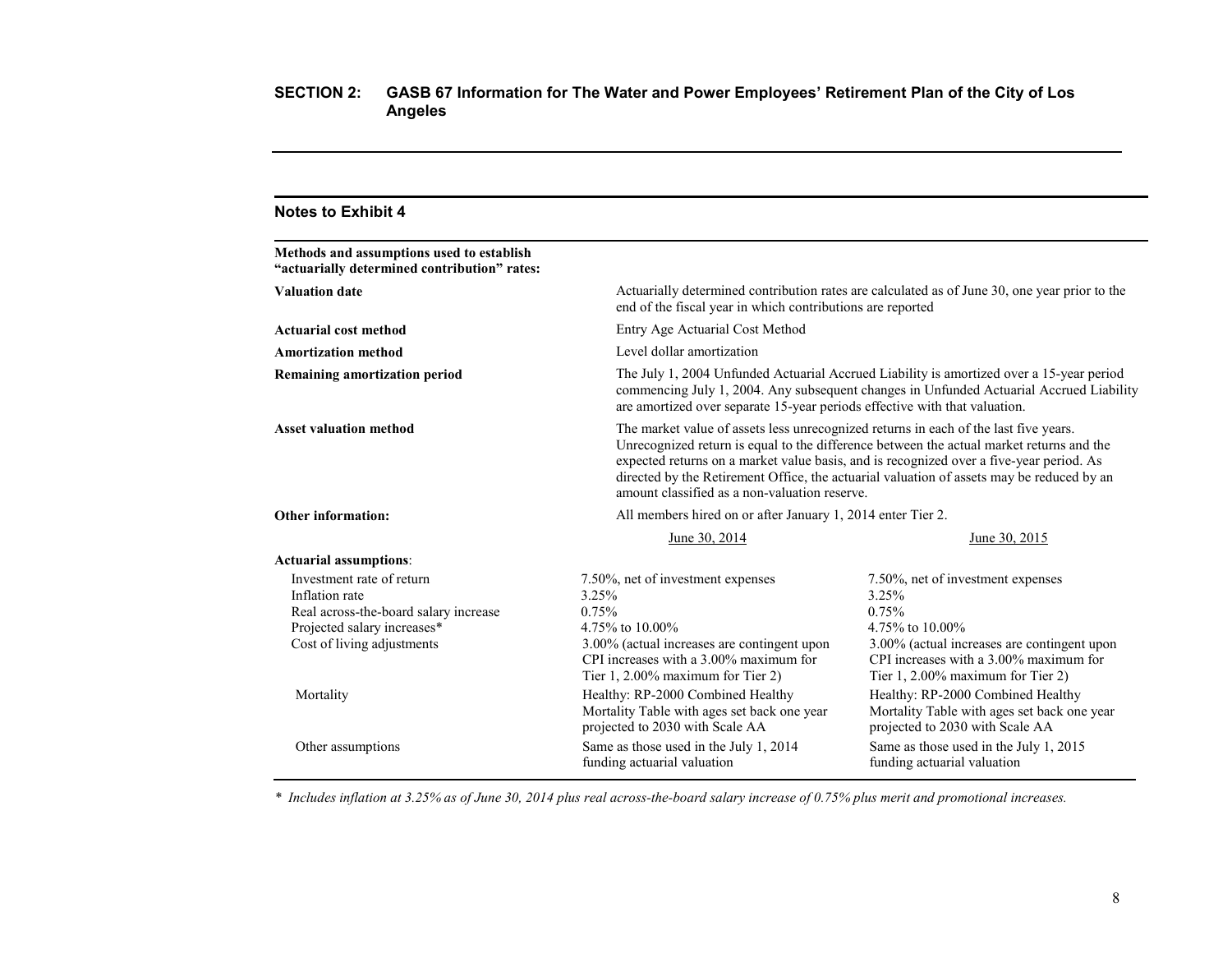## **EXHIBIT 5**

**Projection of Pension Plan's Fiduciary Net Position for Use in Calculation of Discount Rate as of June 30, 2015 (\$ in millions)**

| Year<br><b>Beginning</b><br>July 1, | <b>Projected Beginning</b><br><b>Plan Fiduciary</b><br><b>Net Position</b><br>(a) | <b>Projected</b><br>Total<br><b>Contributions</b><br>(b) | Projected<br><b>Benefit</b><br><b>Payments</b><br>(c) | Projected<br><b>Investment</b><br>Earnings<br>(d) | <b>Projected Ending</b><br><b>Plan Fiduciary</b><br><b>Net Position</b><br>(e) = (a) + (b) - (c) + (d) |
|-------------------------------------|-----------------------------------------------------------------------------------|----------------------------------------------------------|-------------------------------------------------------|---------------------------------------------------|--------------------------------------------------------------------------------------------------------|
| 2015                                | \$10,087                                                                          | \$444                                                    | \$528                                                 | \$753                                             | \$10,756                                                                                               |
| 2016                                | 10,756                                                                            | 436                                                      | 559                                                   | 802                                               | 11,435                                                                                                 |
| 2017                                | 11,435                                                                            | 414                                                      | 596                                                   | 851                                               | 12,104                                                                                                 |
| 2018                                | 12,104                                                                            | 401                                                      | 637                                                   | 899                                               | 12,767                                                                                                 |
| 2019                                | 12,767                                                                            | 385                                                      | 680                                                   | 946                                               | 13,418                                                                                                 |
| 2020                                | 13,418                                                                            | 351                                                      | 726                                                   | 992                                               | 14,035                                                                                                 |
| 2021                                | 14,035                                                                            | 325                                                      | 773                                                   | 1,036                                             | 14,623                                                                                                 |
| 2022                                | 14,623                                                                            | 317                                                      | 820                                                   | 1,078                                             | 15,198                                                                                                 |
| 2023                                | 15,198                                                                            | 334                                                      | 867                                                   | 1,120                                             | 15,785                                                                                                 |
| 2024                                | 15,785                                                                            | 279                                                      | 914                                                   | 1,160                                             | 16,310                                                                                                 |
| 2040                                | 18,445                                                                            | 59                                                       | 1,560                                                 | 1,327                                             | 18,271                                                                                                 |
| 2041                                | 18,271                                                                            | 52                                                       | 1,579                                                 | 1,313                                             | 18,057                                                                                                 |
| 2042                                | 18,057                                                                            | 46                                                       | 1,592                                                 | 1,296                                             | 17.806                                                                                                 |
| 2043                                | 17,806                                                                            | 40                                                       | 1,602                                                 | 1,277                                             | 17,522                                                                                                 |
| 2044                                | 17,522                                                                            | 34                                                       | 1,607                                                 | 1,255                                             | 17,204                                                                                                 |
| 2089                                | 30,323                                                                            | 0                                                        | 24                                                    | 2,273                                             | 32,572                                                                                                 |
| 2090                                | 32,572                                                                            | 0                                                        | 19                                                    | 2,442                                             | 34,995                                                                                                 |
| 2091                                | 34,995                                                                            | 0                                                        | 14                                                    | 2,624                                             | 37,605                                                                                                 |
| 2092                                | 37,605                                                                            | 0                                                        | 11                                                    | 2,820                                             | 40,414                                                                                                 |
| 2093                                | 40,414                                                                            | 0                                                        | 8                                                     | 3,031                                             | 43,437                                                                                                 |
| 2118<br>2119                        | 246,313<br>264,787<br>2119 Discounted Value:<br>$143$ **                          | 0                                                        | $0 *$                                                 | 18,473                                            | 264,787                                                                                                |

\* Less than \$1 M, when rounded.

\*\* \$264,787 million when discounted with interest at the rate of 7.50% per annum has a value of \$143 M as of June 30, 2015.